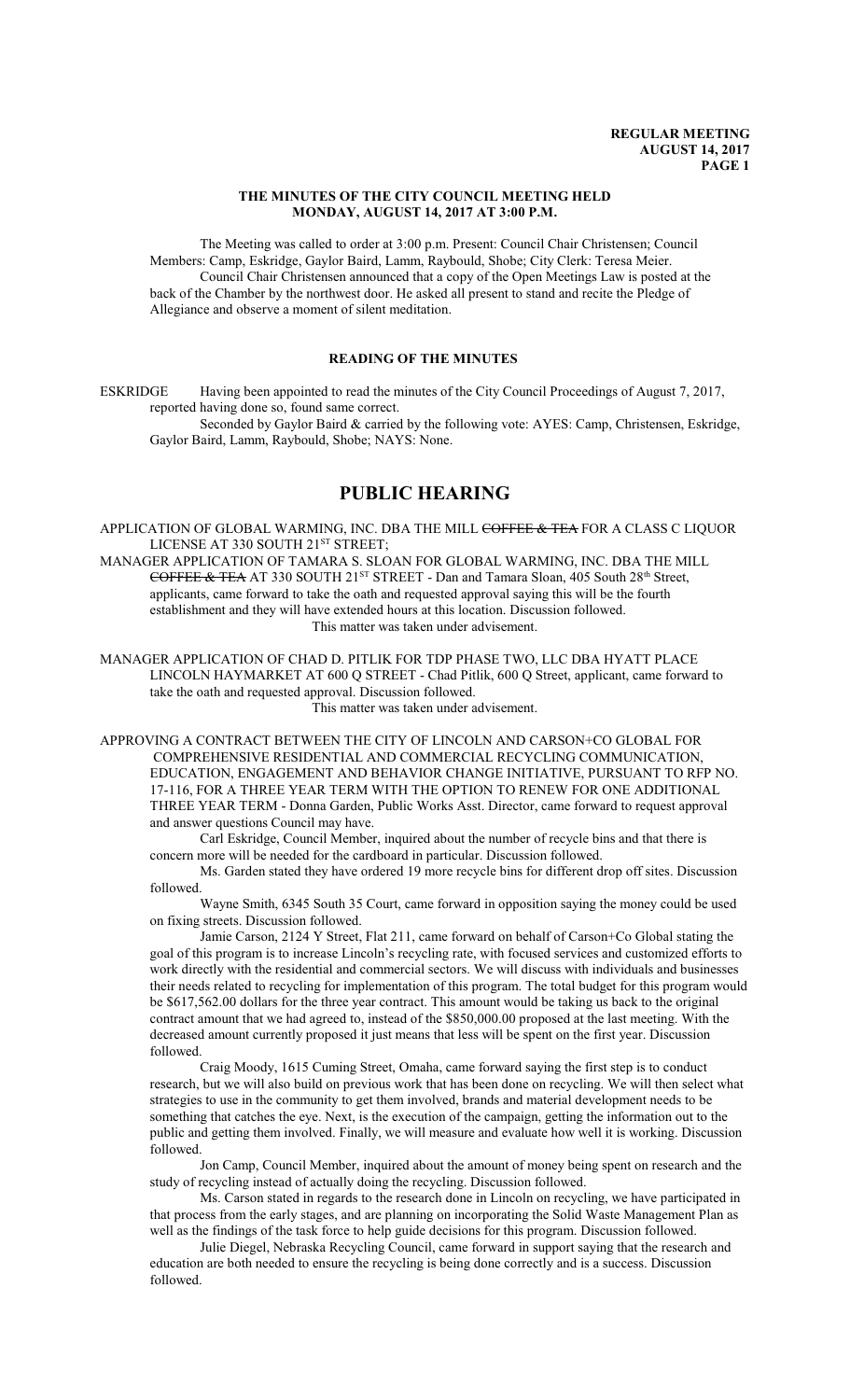Jimmy Cline, President of Lincoln Solid Waste Management Association and Recycling, came forward in support saying he is the owner of Alley Cat Refuse and the public needs the education on how to recycle. In the neighborhoods that we go to, we see that they need more education on the correct way to recycle. When the ban on cardboard goes into effect, we think that is when we will start seeing problems. Discussion followed.

Jane Raybould, Council Member, asked what they do to help a customer that does not separate recyclables correctly. Discussion followed.

Mr. Cline explained they have several ways to contact a customer, they can go out and talk to the customer in person, what we do or do not take is on the web site, call the customer or a letter. Discussion followed.

Leirion Gaylor Baird, Council Member, stated the City has expectations and are wanting results on how much success the City is having with this campaign. The data Mr. Cline is required to turn in on an annual basis plays an important part with the result needed to see if this campaign is having success. Would be possible for Mr. Cline and the Association to turn in results prior to the one year requirement. Discussion followed.

 Mr. Cline stated he believes getting his results in on how the recycling is working is something that can be done earlier. Discussion followed.

Andrew Norman, Director of Pure Nebraska, 2932 North 57<sup>th</sup> Street, Omaha, came forward in support saying Lincoln cares about its air, land and water. Discussion followed.

Joeth Zucco, 2310 Ryons Street, came forward in support of the recycling proposal. Discussion followed.

Don Wesley, 1320 K Street, came forward representing Recycle Bank and suggested if the City is wanting more options they should reopen the bidding. Discussion followed.

Doug Biggerstaff, 2522 Nancy Drive, came forward saying this is a lot of money to be spending. There are a lot of other places to spend this money like some of our roads. Discussion followed.

Robert Way, 801 El Avado Ave, came forward with questions on the recycling contract. Discussion followed.

Chelsea Johnson, 6575 Fairfax Ave, Nebraska League of Conservation Voters, came forward in support. Discussion followed.

Lori Blum, 1530 North 87<sup>th</sup> Street, came forward in support saying this plan seems like it will motivate people. Discussion followed.

Jessie Starita, 3005 South 19<sup>th</sup> Street, came forward in support saying we can do better. Discussion followed.

This matter was taken under advisement.

# ACCEPTING THE REPORT OF NEW AND PENDING CLAIMS AGAINST THE CITY AND APPROVING DISPOSITION OF CLAIMS SET FORTH FOR THE PERIOD OF JULY 16-31, 2017:

CAMP Moved to reopen this item for public hearing.

Seconded by Lamm & carried by the following vote: AYES: Camp, Christensen, Eskridge, Gaylor Baird, Lamm, Raybould, Shobe; NAYS: None.

Brad Kerwin, 1822 North Hancock, came forward stating on March 11, 2017 a police officer pulled him over and ticked him for driving on a revoked drivers license. He is requesting to be reimbursed for the cost of his car that was wrongly impounded for 30 days. His car was also sold prior to him being able to pick the it up. Explaining he has a letter from the DMV stating he was not driving on a revoked license. At the first hearing he did try to present the letter to the County Attorney. At the time the County Attorney was not interested in reviewing the letter. A short time later in July the charges were dropped since he was not driving on a suspended license. Discussion followed.

Jeff Kirkpatrick, City Attorney, came forward and stated he would not disagree with anything that Mr. Kerwin has said about this case, although we do have an ordinance in Lincoln stating if you drive on a revoked license your car will be impounded for 30 days. In this case when he was pulled over the information the police had at the time did said that Mr. Kerwin was driving on a revoked license. Mr. Kerwin has stated that he was driving legally on an interlock system and I have no reason not to believe him. What we are saying is that the City is not liable for this claim because the police had no reason to believe that the information they had available at the time was not correct. Discussion followed. This matter was taken under advisement.

ADOPTING A NEW CHAPTER 24.12 TO THE LINCOLN MUNICIPAL CODE, TO BE CALLED THE LINCOLN PLUMBING CODE, INCORPORATING THE 2012 EDITION OF THE UNIFORM PLUMBING CODE AS AMENDED AND REPEALING CHAPTER 24.10 OF THE LINCOLN MUNICIPAL CODE IN ITS ENTIRETY;

ADOPTING THE PLUMBING SYSTEMS PERMIT FEE SCHEDULES FOR THE PLUMBING CODE - Chad Blahak, Building & Safety Director, came forward saying we have a task force and the Code Study Committee that have both went over the plumbing code. City staff works closely with the task force on the revisions of the code that will be reviewed and approved by a majority vote. We are adopting the 2012 Uniformed Plumbing Code and its fee table. With the fee changes 3 or 4 were increases, 3 more were clarifications from the previous code adoption. The remaining 3 were new fees being included as a result of changes in the code. We are also making a change to the code for single fixture replacements. Currently there is a permit fee of \$35.00 with an inspection after the installation. The change to this code is there will be a reduction to the fee charged for the permit and an inspection will not be required with each permit. We plan on doing spot inspections on a certain number of these permits each year. We have also changed the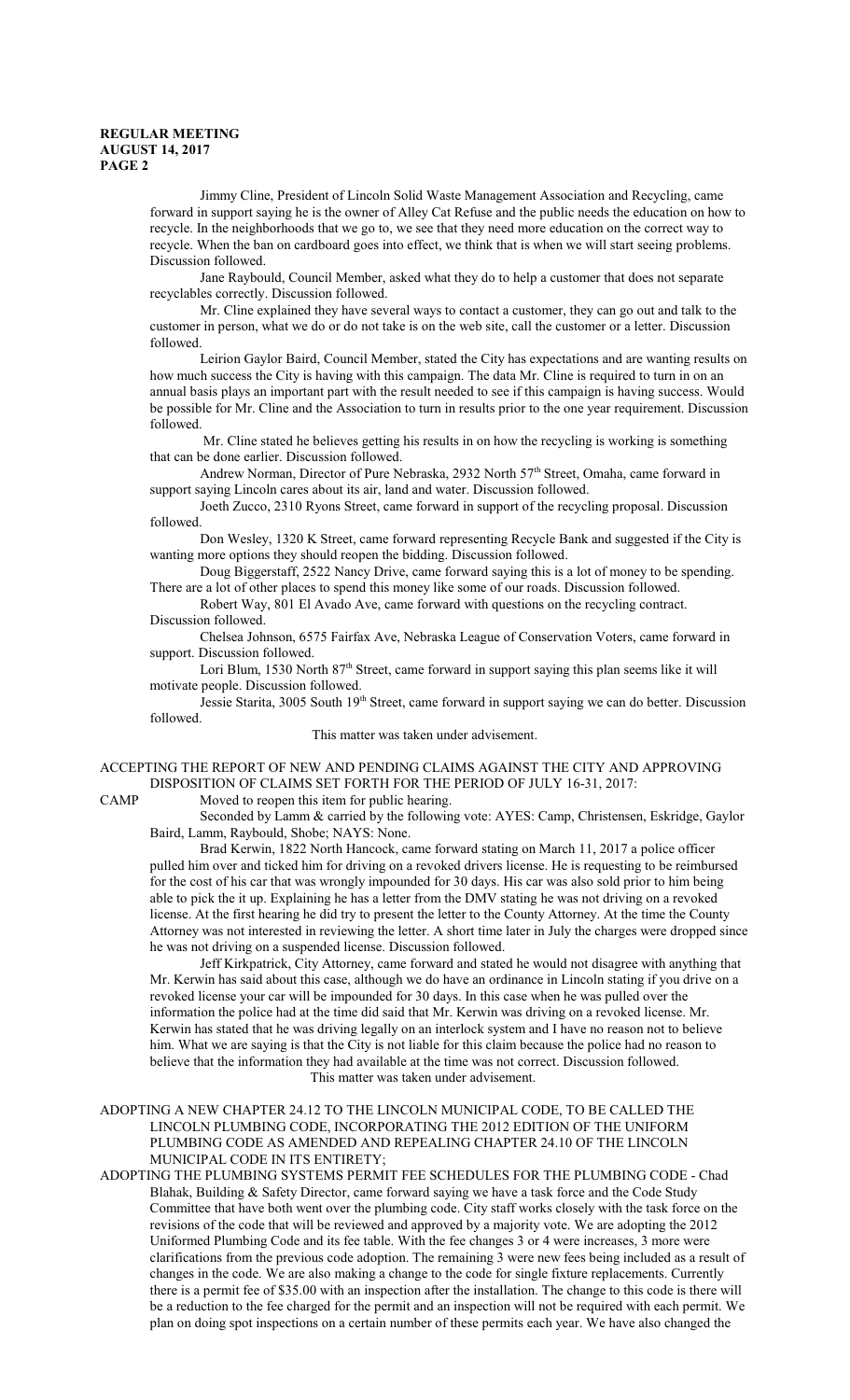requirements on new construction for installation of sump pump piping, requiring that the discharge pipe be permitted and inspected on these. This will ensure the pipe is being properly discharged through the exterior of the house and will have a fee of \$8.00. There was also an increase in the number of hours required for Professional Development of Journeymen and an increase in the hours required for Master Plumbers. Discussion followed.

Jon Camp, Council Member, inquired about the inspection stickers that are placed on the replaced or repaired item to indicate that the item has been inspected. With only doing spot checks in the future, how were you planning on addressing the inspection stickers with inspectors. Discussion followed.

 Mr. Blahak said that the inspection sticker had not been addressed or even thought of. Discussion followed.

Seth Crawford, 840 Robert Road, came forward in opposition to the changes to the plumbing code stating that the cost of plumbing is going to go up and now there will be an added expense of the extra continuing education hours that will be required to stay licensed. Discussion followed.

Doug Biggerstaff, 2522 Nancy Drive, came forward in favor saying he was on the task force that worked on the plumbing code review and stated he is happy to pay for the additional educational hours the new code will require of his staff. Discussion followed.

This matter was taken under advisement.

- ADOPTING A NEW CHAPTER 25.06 TO THE LINCOLN MUNICIPAL CODE, TO BE CALLED THE LINCOLN MECHANICAL CODE, INCORPORATING THE 2012 EDITION OF THE INTERNATIONAL MECHANICAL CODE AS AMENDED AND REPEALING CHAPTER 25.04 OF THE LINCOLN MUNICIPAL CODE IN ITS ENTIRETY;
- ADOPTING A NEW CHAPTER 24.08 TO THE LINCOLN MUNICIPAL CODE, TO BE CALLED THE LINCOLN HYDRONICS CODE, INCORPORATING CHAPTER 12 OF THE 2012 EDITION OF THE UNIFORM MECHANICAL CODE AS AMENDED INTO TITLE 24 OF THE LINCOLN MUNICIPAL CODE;
- ADOPTING A NEW CHAPTER 25.12 TO THE LINCOLN MUNICIPAL CODE, TO BE CALLED THE LINCOLN FUEL GAS CODE, INCORPORATING THE 2012 EDITION OF THE INTERNATIONAL FUEL GAS CODE AS AMENDED AND REPEALING CHAPTER 25.10 OF THE LINCOLN MUNICIPAL CODE IN ITS ENTIRETY;
- ADOPTING THE MECHANICAL SYSTEMS PERMIT FEE SCHEDULES FOR THE MECHANICAL CODE AND THE FUEL GAS CODE - Chad Blahak, Building & Safety Director, came forward stating this is a review of the mechanical and gas codes and within these code groups is the hydronics code. The review process for both the mechanical and gas code is the same as the plumbing code. Previously, the mechanical code and the gas code had their own requirements that were slightly different. It was decided to pull the hydronics portion out of each of these codes and make it its own section. This way both the mechanical code group and the gas code group would have the same requirements. Some of the fees charged have also increased. We have added an additional training hour for the Journeyman to the requirements. Discussion followed.

Tom Hardesty, Chairman of the Mechanical Code Task Force and member of the Large Code Study Committee, 7811 Preserve Lane, came forward stating they are in support of these changes. Discussion followed.

This matter was taken under advisement.

APPROVING THE TRANSFER OF FUNDS TO ALLOW THE CITY TO PAY OFF OBLIGATIONS WITH THE NEBRASKA DEPARTMENT OF TRANSPORTATION ON THE SOUTH BELTWAY PROJECT; APPROVING SUPPLEMENTAL AGREEMENT NO. 3 BETWEEN THE CITY OF LINCOLN, LANCASTER

COUNTY, AND THE NEBRASKA DEPARTMENT OF TRANSPORTATION FOR THE SOUTH BELTWAY PROJECT - Miki Esposito, Director Public Works, came forward stating on this project the City is working with the County, State and RTSD (Railroad Transportation Safety District). We are wanting approval to transfer funds in the CIP for this project. This will allow the City to pay off its obligation of \$50 Million dollars over two years. Other projects will not be impacted by these fund transfers. Discussion followed.

Leirion Gaylor Baird, Council Member, inquired about the increase in funds that the City will be paying. Discussion followed.

Randy Hoskins, Public Works, came forward stating the RTSD has been able to provide additional funding for this project. As the cost increased for this project, the RTSD raised their contribution a similar percentage. In doing this, they basically covered the additional money that was needed for this project. We also had additional funds that had been set aside in the past. Discussion followed.

Ms. Esposito explained that RTSD went from contributing \$13 Million to \$20 Million dollars for their portion of this project. The County Board has already adopted this supplemental agreement. Discussion followed.

Pam Dingman, County Engineer, came forward saying this is a really big project for the County, State, RTSD and the City and is looking forward to working together in the future. Discussion followed.

Roger Figard, Executive Director of RTSD, came forward saying the RTSD was glad they had the funds to help with this project. This project will not slow down or delay any of their projects. Discussion followed.

This matter was taken under advisement.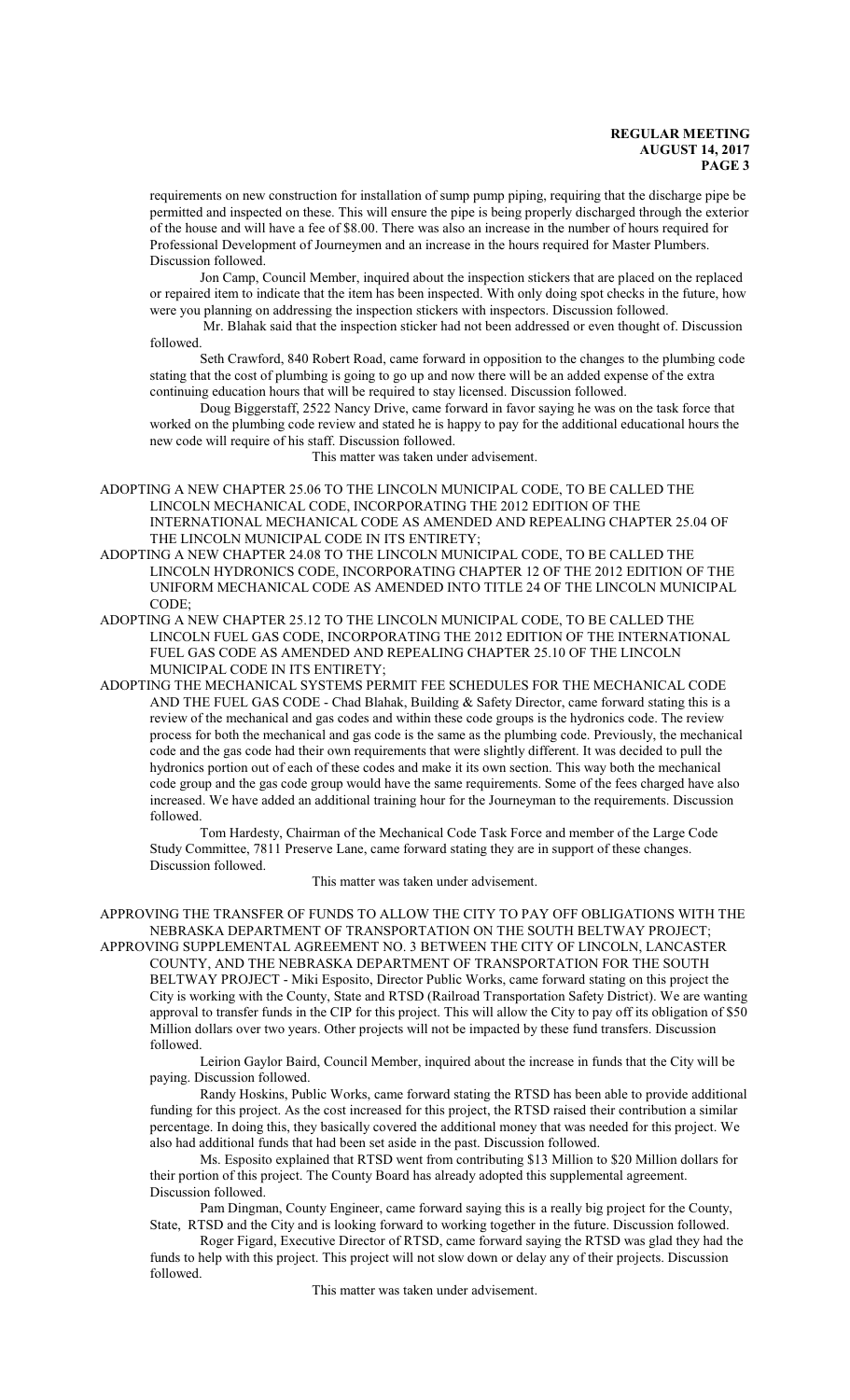# **COUNCIL ACTION**

#### **REPORTS OF CITY OFFICERS**

REAPPOINTING AMIR AZIMI, THOMAS CHRISTIE, AND TOM MCFARLAND TO THE MULTICULTURAL ADVISORY COMMITTEE FOR TERMS EXPIRING SEPTEMBER 18, 2020 - CLERK read the following resolution, introduced by Carl Eskridge, who moved its adoption:<br>A-90619 BE IT RESOLVED by the City Council of the City of Lincoln, Nebraska: BE IT RESOLVED by the City Council of the City of Lincoln, Nebraska: That the reappointments of Amir Azimi, Thomas Christie, and Tom McFarland to the

Multicultural Advisory Committee, for terms expiring September 18, 2020, are hereby approved. Introduced by Carl Eskridge

Seconded by Camp & carried by the following vote: AYES: Camp, Christensen, Eskridge,

Gaylor Baird, Lamm, Raybould, Shobe; NAYS: None.

REAPPOINTING JEFF JOHNSON TO THE ELECTRICAL ADVISORY & APPEALS BOARD FOR A TERM EXPIRING AUGUST 15, 2020 - CLERK read the following resolution, introduced by Carl Eskridge, who moved its adoption:

A-90620 BE IT RESOLVED by the City Council of the City of Lincoln, Nebraska: That the reappointment of Jeff Johnson to the Electrical Advisory & Appeals Board, for a term expiring August 15, 2020, is hereby approved.

Introduced by Carl Eskridge

Seconded by Camp & carried by the following vote: AYES: Camp, Christensen, Eskridge, Gaylor Baird, Lamm, Raybould, Shobe; NAYS: None.

CLERK'S LETTER AND MAYOR'S APPROVAL OF RESOLUTION AND ORDINANCES PASSED BY CITY COUNCIL ON JULY 31, 2017 - CLERK presented said report which was placed on file in the Office of the City Clerk. **(27-1)**

# **PETITIONS & COMMUNICATIONS**

SETTING THE HEARING DATE OF MONDAY, AUGUST 28, 2017 AT 5:30 P.M. ON THE APPLICATION OF GLOBAL WARMING INC DBA THE MILL COFFEE & TEA FOR AN ADDITION OF AN AREA MEASURING APPROX. 47' X 42' TO THE LICENSED PREMISE AT 2021 TRANSFORMATION DRIVE, SUITE 1300 & 1350 - CLERK read the following resolution, introduced by Leirion Gaylor Baird, who moved its adoption:

A-90621 BE IT RESOLVED by the City Council, of the City of Lincoln, that a hearing date is hereby set for Monday, August 28, 2017, at 5:30 p.m. or as soon thereafter as possible in the City Council Chambers, County-City Building, 555 S. 10th St., Lincoln, NE for the Application of Global Warming Inc dba The Mill Coffee & Tea for an addition of an area measuring approx 47' x 42' at 2021 Transformation Drive, Suite 1300 & 1350.

If the Police Dept. is unable to complete the investigation by said time, a new hearing date will be set.

Introduced by Leirion Gaylor Baird

Seconded by Camp & carried by the following vote: AYES: Camp, Christensen, Eskridge, Gaylor Baird, Lamm, Raybould, Shobe; NAYS: None.

- SETTING THE HEARING DATE OF MONDAY, AUGUST 28, 2017 AT 5:30 P.M. ON THE MANAGER APPLICATION OF JOSEPH J. RAIMI FOR HOPCAT - LINCOLN LLC DBA HOPCAT AT 601 P STREET - CLERK read the following resolution, introduced by Leirion Gaylor Baird, who moved its adoption:
- A-90622 BE IT RESOLVED by the City Council, of the City of Lincoln, that a hearing date is hereby set for Monday, August 28, 2017, at 5:30 p.m. or as soon thereafter as possible in the City Council Chambers, County-City Building, 555 S. 10th St., Lincoln, NE for the Manager Application of Joseph J. Raimi for Hopcat - Lincoln LLC dba Hopcat at 601 P Street.

If the Police Dept. is unable to complete the investigation by said time, a new hearing date will be set.

Introduced by Leirion Gaylor Baird

Seconded by Camp & carried by the following vote: AYES: Camp, Christensen, Eskridge, Gaylor Baird, Lamm, Raybould, Shobe; NAYS: None.

# **PLACED ON FILE IN THE OFFICE OF THE CITY CLERK**:

Administrative Amendment No. 17046, to Change of Zone No. 16036, Wilderness Hills Commercial PUD, approved by the Planning Director on August 2, 2017, to increase the maximum number of dwelling units on Lot 17 to 175, generally located at S. 30th Street and Wilderness Hills Boulevard.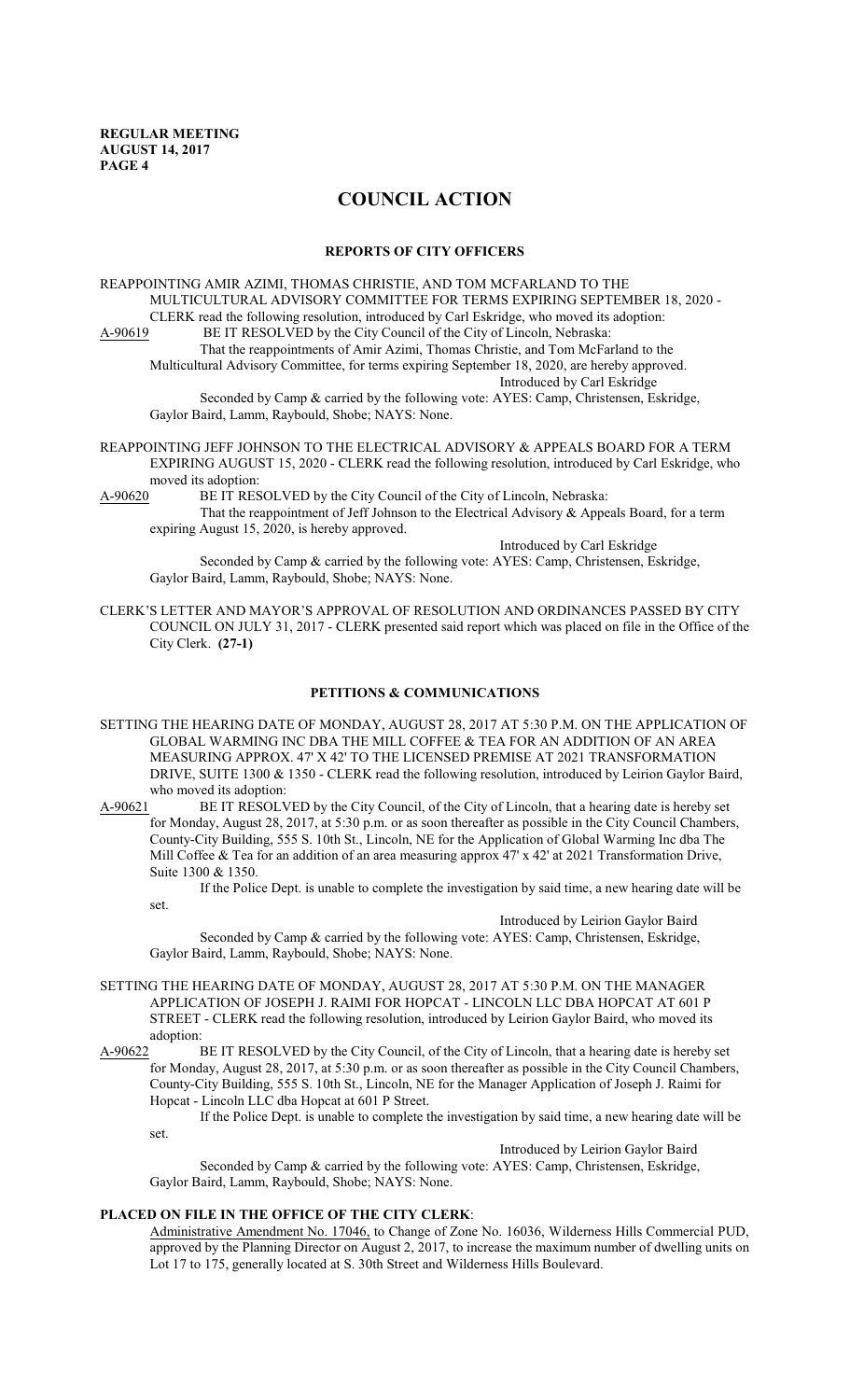Administrative Amendment No. 17050, to Special Permit No. 1342A, Capital Tower Personal Wireless Facility, approved by the Planning Director on August 3, 2017, to waive the screening as required by Design Standards Chapter 3.50, Section 7.9 due to the remote location of the tower and the lack of surrounding land uses, generally located at 341 W. Calvert Street, near the intersection of Homestead Expressway & W. Calvert Street.

#### **LIQUOR RESOLUTIONS**

APPLICATION OF GLOBAL WARMING, INC. DBA THE MILL COFFEE & TEA FOR A CLASS C LIQUOR LICENSE AT 330 SOUTH 21ST STREET - CLERK read the following resolution, introduced by Jon Camp, who moved its adoption for approval:<br>A-90623 BE IT RESOLVED by the C

BE IT RESOLVED by the City Council of the City of Lincoln, Nebraska:

That after hearing duly had as required by law, consideration of the facts of this application, the Nebraska Liquor Control Act, and the pertinent City ordinances, the City Council recommends that the application of Global Warming, Inc. dba The Mill for a Class "C" liquor license at 330 South 21st Street, Lincoln, Nebraska, for the license period ending October 31, 2017, be approved with the condition that:

1. All employees must possess a valid Responsible Beverage Server/Seller Permit as required by Section 5.04.124 of the Lincoln Municipal Code.

2. The premises must comply in every respect with all city and state regulations.

The City Clerk is directed to transmit a copy of this resolution to the Nebraska Liquor Control Commission.

Introduced by Jon Camp

Seconded by Eskridge & carried by the following vote: AYES: Camp, Christensen, Eskridge, Gaylor Baird, Lamm, Raybould, Shobe; NAYS: None.

- MANAGER APPLICATION OF TAMARA S. SLOAN FOR GLOBAL WARMING, INC. DBA THE MILL COFFEE-& TEA AT 330 SOUTH 21<sup>ST</sup> STREET - CLERK read the following resolution, introduced by Jon Camp, who moved its adoption for approval:
- A-90624 WHEREAS, Global Warming, Inc. dba The Mill located at 330 South 21<sup>st</sup> Street, Lincoln, Nebraska has been approved for a Retail Class "C" liquor license, and now requests that Tamara S. Sloan be named manager;

WHEREAS, Tamara S. Sloan appears to be a fit and proper person to manage said business.

NOW, THEREFORE, BE IT RESOLVED by the City Council of the City of Lincoln, Nebraska: That after hearing duly had as required by law, consideration of the facts of this application, the Nebraska Liquor Control Act, and the pertinent City ordinances, the City Council recommends that Tamara S.

Sloan be approved as manager of this business for said licensee. The City Clerk is directed to transmit a copy of this resolution to the Nebraska Liquor Control

Commission. Introduced by Jon Camp

Seconded by Eskridge & carried by the following vote: AYES: Camp, Christensen, Eskridge, Gaylor Baird, Lamm, Raybould, Shobe; NAYS: None.

MANAGER APPLICATION OF CHAD D. PITLIK FOR TDP PHASE TWO, LLC DBA HYATT PLACE LINCOLN HAYMARKET AT 600 Q STREET - CLERK read the following resolution, introduced by Jon Camp, who moved its adoption for approval:

A-90625 WHEREAS, TDP Phase Two, LLC dba Hyatt Place Lincoln Haymarket located at 600 Q Street, Lincoln, Nebraska has been approved for Retail Class "C" and "E" liquor licenses, and now requests that Chad

D. Pitlik be named manager;

WHEREAS, Chad D. Pitlik appears to be a fit and proper person to manage said business.

NOW, THEREFORE, BE IT RESOLVED by the City Council of the City of Lincoln, Nebraska:

That after hearing duly had as required by law, consideration of the facts of this application, the Nebraska Liquor Control Act, and the pertinent City ordinances, the City Council recommends that Chad D. Pitlik be approved as manager of this business for said licensee.

The City Clerk is directed to transmit a copy of this resolution to the Nebraska Liquor Control Commission.

Introduced by Jon Camp

Seconded by Eskridge & carried by the following vote: AYES: Camp, Christensen, Eskridge, Gaylor Baird, Lamm, Raybould, Shobe; NAYS: None.

#### **PUBLIC HEARING - RESOLUTIONS**

ACCEPTING THE REPORT OF NEW AND PENDING CLAIMS AGAINST THE CITY AND APPROVING DISPOSITION OF CLAIMS SET FORTH FOR THE PERIOD OF JULY 16-31, 2017 - PRIOR to reading: CAMP Moved to amend Bill No. 17R-201 as follows:

To move Brad Kerwin from the DENIED CLAIMS list to the ALLOWED CLAIMS for the amount of \$480.00.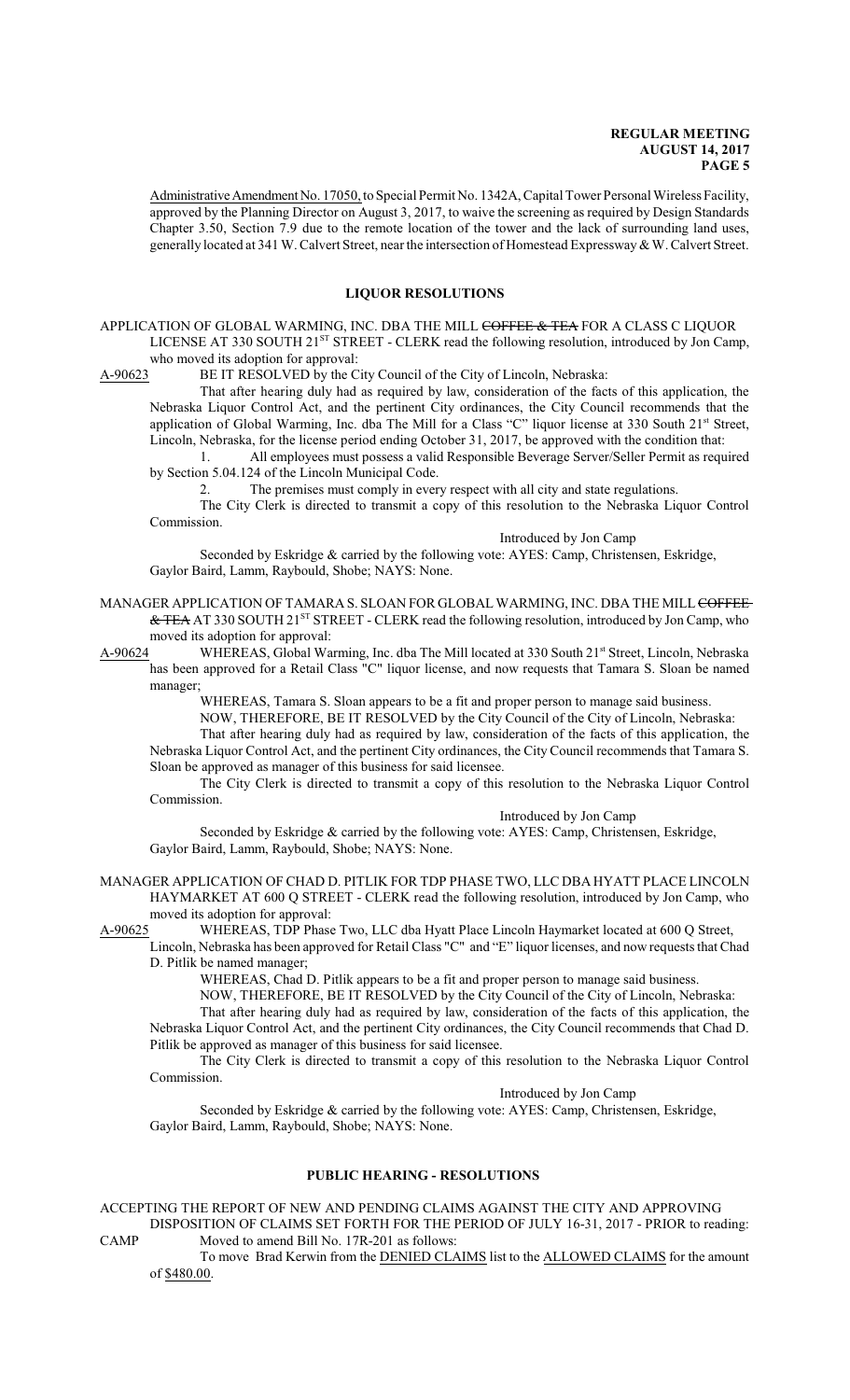Seconded by Lamm.

ESKRIDGE Offered a friendly amendment and asked Councilmen Camp to consider an amount of \$450.00.<br>CAMP Declined friendly amendment. Declined friendly amendment.

VOTE ON AMENDMENT:

AYES: Camp, Christensen, Eskridge, Gaylor Baird, Lamm, Raybould, Shobe; NAYS: None. CLERK Read the following resolution, introduced by Carl Eskridge, who moved its adoption:

A-90626 BE IT RESOLVED by the City Council of the City of Lincoln, Nebraska:

That the claims listed in the attached report, marked as Exhibit "A", dated August 1, 2017, of various new and pending tort claims filed against the City of Lincoln with the Office of the City Attorney or the Office of the City Clerk, as well as claims which have been disposed of, are hereby received as required by Neb. Rev. Stat. § 13-905 (Reissue 1997). The dispositions of claims by the Office of the City Attorney, as shown by the attached report, are hereby approved:<br>DENIED CLAIM ALLOWED/SETTLED CLAIMS

| <del>Brad Kerwin</del> | $MAS$         | Casey Philpot             | \$4,450.00             |  |
|------------------------|---------------|---------------------------|------------------------|--|
|                        |               | Jan Beran                 | 928.59                 |  |
|                        |               | <b>Brad Kerwin</b>        | \$480.00               |  |
|                        | L.E.S. CLAIMS |                           |                        |  |
| <b>DENIED CLAIMS</b>   |               |                           | ALLOWED/SETTLED CLAIMS |  |
| Pete Sinica            | \$10,184.15   | John Henry's Plumbing     | \$3,122.21             |  |
| St. Mark's UMC         | 1,484.73      | Todd & Gail Wilkinson     | 4,480.00               |  |
| Michelle Wright        | 1,600.99      | <b>Black Hills Energy</b> | 264.91                 |  |
| John Lefevre           | 1,000,000.00  |                           |                        |  |
| Windstream             | 6,807.53      |                           |                        |  |
| Vivian Cordell         | 1,307.70      |                           |                        |  |
| <b>Richard Pavlish</b> | 91.35         |                           |                        |  |
| * No Amount Specified  |               |                           |                        |  |

The City Attorney is hereby directed to mail to the various claimants listed herein a copy of this resolution which shows the final disposition of their claim.

Introduced by Carl Eskridge

Seconded by Camp & carried by the following vote: AYES: Camp, Christensen, Eskridge, Gaylor Baird, Lamm, Raybould, Shobe; NAYS: None.

APPROVING A CONTRACT BETWEEN THE CITY OF LINCOLN AND CARSON+CO GLOBAL FOR COMPREHENSIVE RESIDENTIAL AND COMMERCIAL RECYCLING COMMUNICATION, EDUCATION, ENGAGEMENT AND BEHAVIOR CHANGE INITIATIVE, PURSUANT TO RFP NO. 17- 116, FOR A THREE YEAR TERM WITH THE OPTION TO RENEW FOR ONE ADDITIONAL THREE YEAR TERM - PRIOR to reading:

RAYBOULD Moved Motion to Amend #1 to accept the Substitute Resolution on Bill No. 17R-192 and amend line 5 and strike out the words "with the option to renew for one additional three year term," Seconded by Camp.

CAMP Friendly amendment to remove the title "Behavior Change Initiative."<br>RAYBOULD Declined friendly amendment.

Declined friendly amendment.

VOTE ON MOTION TO AMEND #1: AYES: Camp, Christensen, Eskridge, Gaylor Baird, Lamm, Raybould, Shobe; NAYS: None.

LAMM Moved to delay Action with continued Public Hearing on Bill No. 17R-192 two weeks to 8/28/17.

Seconded by Camp & **LOST** by the following vote: AYES: Camp, Christensen, Lamm; NAYS: Eskridge, Gaylor Baird, Raybould, Shobe.

CLERK Read the following resolution, introduced by Jane Raybould, who moved its adoption:

A-90627 BE IT RESOLVED by the City Council of the City of Lincoln, Nebraska:

That the attached Contract between the City of Lincoln and Carson+Co Global for Comprehensive Residential and Commercial Recycling Communication, Education, Engagement and Behavior Change Initiative, pursuant to RFP No. 17-116, for a three year term with the option to renew for one additional three year term, upon the terms as set forth in said Contract, is hereby approved and the Mayor is authorized to execute the same on behalf of the City of Lincoln except that the total amount authorized to be spent for services under this contract shall not exceed Six Hundred Seventeen Thousand Five Hundred Sixty-two and 00/100 Dollars (\$617,562.00), as stated in the proposal submitted by Carson+Go Global, without further approval of the City Council.

Introduced by Jane Raybould

FINAL VOTE: AYES: Camp, Christensen, Eskridge, Gaylor Baird, Raybould, Shobe; NAYS: Lamm.

# **PUBLIC HEARING ORDINANCES - 2ND READING & RELATED RESOLUTIONS**

ADOPTING A NEW CHAPTER 24.12 TO THE LINCOLN MUNICIPAL CODE, TO BE CALLED THE LINCOLNPLUMBING CODE, INCORPORATING THE 2012EDITION OF THE UNIFORMPLUMBING CODE AS AMENDED AND REPEALING CHAPTER 24.10 OF THE LINCOLN MUNICIPAL CODE IN ITS ENTIRETY. (RELATED ITEMS: 17-81, 17R-180) - CLERK read an ordinance, introduced by Carl Eskridge, amending Title 24 of the Lincoln Municipal Code relating to "Plumbing and Sewers" by adding a new Chapter 24.12 to adopt the 2012 edition of the Uniform Plumbing Code as part of the Lincoln Plumbing Code; and repealing Chapter 24.10 of the Lincoln Municipal Code as hitherto existing, the second time.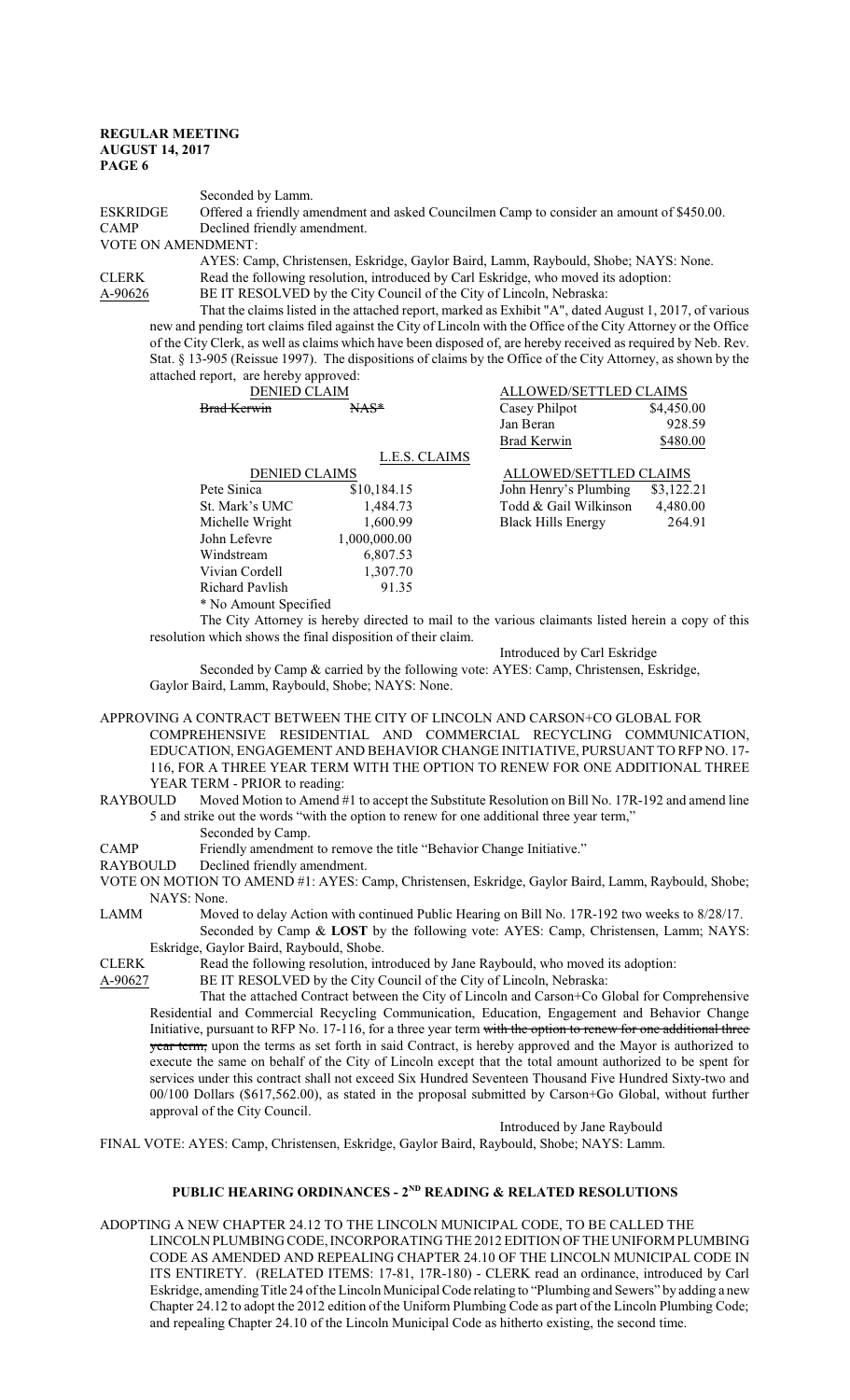- ADOPTING THE PLUMBING SYSTEMS PERMIT FEE SCHEDULES FOR THE PLUMBING CODE. (RELATED ITEMS: 17-81, 17R-180) (ACTION DATE: 8/21/17)
- ADOPTING A NEW CHAPTER 25.06 TO THE LINCOLN MUNICIPAL CODE, TO BE CALLED THE LINCOLN MECHANICAL CODE, INCORPORATING THE 2012 EDITION OF THE INTERNATIONAL MECHANICAL CODE AS AMENDED AND REPEALING CHAPTER 25.04 OF THE LINCOLN MUNICIPALCODE IN ITSENTIRETY. (RELATED ITEMS: 17-82, 17-83, 17-84, 17R-177) -CLERK read an ordinance, introduced by Carl Eskridge, amending Title 25 of the Lincoln Municipal Code relating to "Heating" by adding a new Chapter 25.06 to adopt the 2012 edition of the International Mechanical Code as part of the Lincoln Municipal Code; and repealing Chapter 25.04 of the Lincoln Municipal Code as hitherto existing, the second time.
- ADOPTING A NEW CHAPTER 24.08 TO THE LINCOLN MUNICIPAL CODE, TO BE CALLED THE LINCOLN HYDRONICS CODE, INCORPORATING CHAPTER 12 OF THE 2012 EDITION OF THE UNIFORM MECHANICAL CODE AS AMENDED INTO TITLE 24 OF THE LINCOLN MUNICIPAL CODE. (RELATED ITEMS: 17-82, 17-83, 17-84, 17R-177) - CLERK read an ordinance, introduced by Carl Eskridge, amendingTitle 24 ofthe Lincoln Municipal Code relating to "Plumbing and Sewers" by adding a new Chapter 24.08 to adopt the Hydronics section of the 2012 edition of the Uniform Mechanical Code and amendments thereto the be known as the Lincoln Hydronics Code, the second time.
- ADOPTING A NEW CHAPTER 25.12 TO THE LINCOLN MUNICIPAL CODE, TO BE CALLED THE LINCOLN FUELGAS CODE, INCORPORATING THE 2012 EDITION OF THE INTERNATIONALFUEL GAS CODE AS AMENDED AND REPEALING CHAPTER 25.10 OF THE LINCOLN MUNICIPALCODE IN ITS ENTIRETY. (RELATED ITEMS: 17-82, 17-83, 17-84, 17R-177) - CLERK read an ordinance, introduced byCarl Eskridge, amending Title 25 ofthe Lincoln Municipal Code relating to "Heating" by adding a new Chapter 25.12 to adopt the 2012 edition of the International Fuel Gas Code as part of the Lincoln Fuel Gas Code; and repealing Chapter 25.10 of the Lincoln Municipal Code as hitherto existing, the second time.
- ADOPTING THE MECHANICAL SYSTEMS PERMIT FEE SCHEDULES FOR THE MECHANICAL CODE AND THE FUEL GAS CODE. (RELATED ITEMS: 17-82, 17-83, 17-84, 17R-177) (ACTION DATE: 8/21/17)
- APPROVING THE TRANSFER OF FUNDS TO ALLOW THE CITY TO PAY OFF OBLIGATIONS WITH THE NEBRASKA DEPARTMENT OF TRANSPORTATION ON THE SOUTH BELTWAY PROJECT. (RELATED ITEMS: 17-101, 17R-202) - CLERK read an ordinance, introduced by Carl Eskridge, approving the transfer of funds to allow the City to pay off obligations with the Nebraska Department of Transportation on the South Beltway Project, the second time.
- APPROVING SUPPLEMENTAL AGREEMENT NO. 3 BETWEEN THE CITY OF LINCOLN, LANCASTER COUNTY, AND THE NEBRASKA DEPARTMENT OF TRANSPORTATION FOR THE SOUTH BELTWAY PROJECT. (RELATED ITEMS: 17-101, 17R-202) (ACTION DATE: 8/21/17)

# **ORDINANCES - 3RD READING & RELATED RESOLUTIONS**

- COMP. PLAN CONFORMANCE 17011 DECLARING APPROXIMATELY 1,875 SQUARE FEET OF PROPERTY GENERALLY LOCATED AT 2143 O STREET AS SURPLUS PROPERTY - CLERK read an ordinance, introduced by Jon Camp, declaring approximately 1,875 square feet of City owned property generally located at 2143 O Street as surplus, the third time.
- CAMP Moved to pass the ordinance as read.

Seconded by Raybould & carried by the following vote: AYES: Camp, Christensen, Eskridge, Gaylor Baird, Lamm, Raybould, Shobe; NAYS: None.

The ordinance, being numbered #**20520**, is recorded in Ordinance Book 33.

ANNEXATION 17008 – AMENDING THE LINCOLN CORPORATE LIMITS MAP BY ANNEXING APPROXIMATELY 23.94 ACRES OF PROPERTY GENERALLY LOCATED AT NORTHWEST  $12^{\text{TH}}$ STREET AND HIGHWAY 34. (RELATED ITEMS: 17-95, 17-96) - CLERK read an ordinance, introduced by Jon Camp, annexing and including the below described land as part of the City of Lincoln, Nebraska and amending the Corporate Limits Map attached to and made a part of Ordinance No. 18208, to reflect the extension of the corporate limits boundary of the City of Lincoln, Nebraska established and shown thereon, the third time.

CAMP Moved to pass the ordinance as read.

Seconded by Eskridge & carried by the following vote: AYES: Camp, Christensen, Eskridge, Gaylor Baird, Lamm, Raybould, Shobe; NAYS: None.

The ordinance, being numbered #**20521**, is recorded in Ordinance Book 33.

CHANGE OF ZONE 17018 – APPLICATION OF STAROSTKA-LEWIS, LLC FOR A CHANGE OF ZONE FROM AG AGRICULTURAL DISTRICT TO R-3 RESIDENTIAL DISTRICT ON PROPERTY GENERALLY LOCATED AT NORTHWEST 12<sup>TH</sup> STREET AND HIGHWAY 34. (RELATED ITEMS: 17-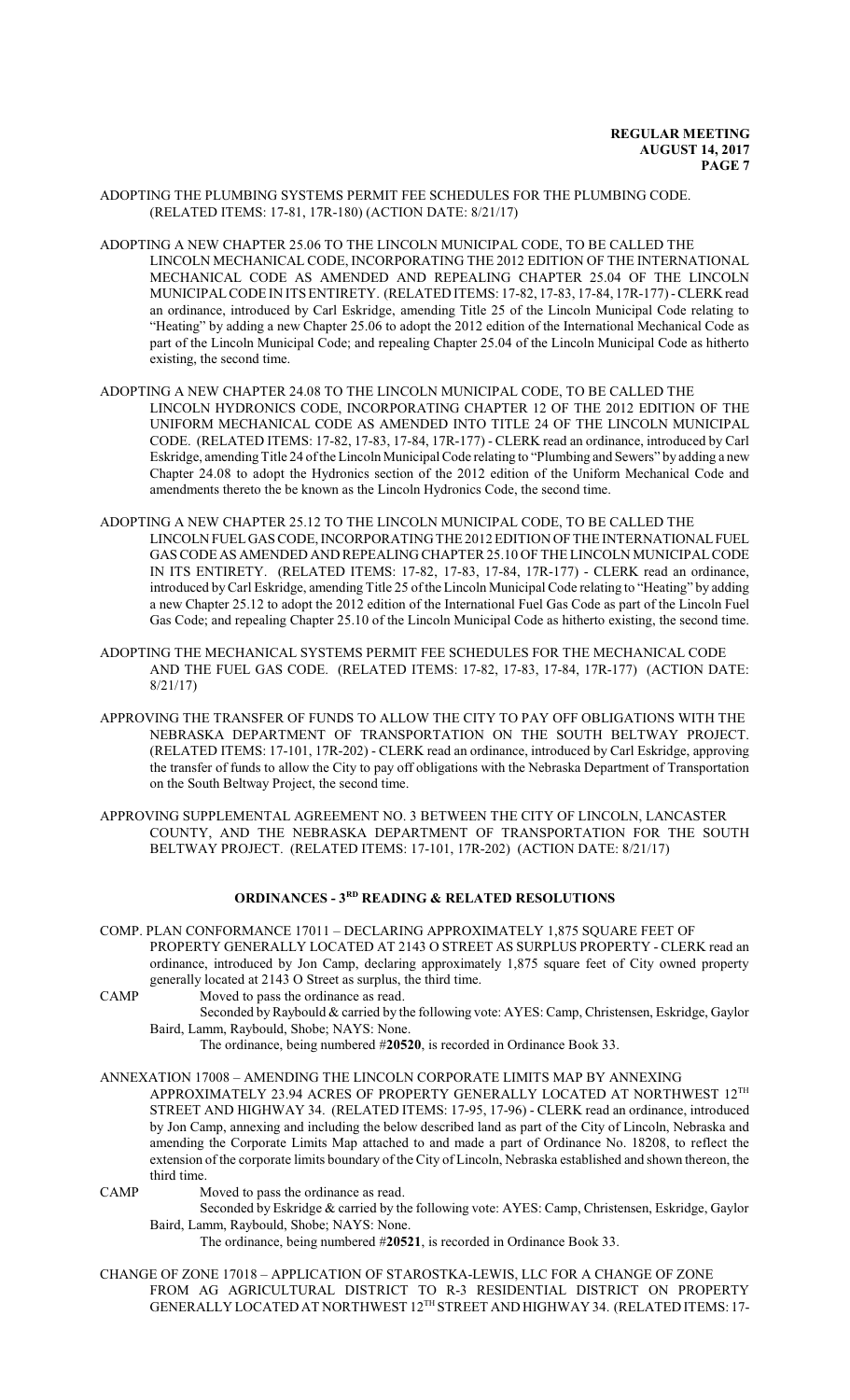95, 17-96) - CLERK read an ordinance, introduced by Jon Camp, amending the Lincoln Zoning District Maps adopted by reference and made a part of Title 27 of the Lincoln Municipal Code, pursuant to Section 27.05.020 of the Lincoln Municipal Code, by changing the boundaries of the districts established and shown thereon, the third time.

CAMP Moved to pass the ordinance as read.

Seconded by Eskridge & carried by the following vote: AYES: Camp, Christensen, Eskridge, Gaylor Baird, Lamm, Raybould, Shobe; NAYS: None.

The ordinance, being numbered #**20522**, is recorded in Ordinance Book 33.

ANNEXATION 17009 – AMENDING THE LINCOLN CORPORATE LIMITS MAP BY ANNEXING APPROXIMATELY 20.47 ACRES OF PROPERTY GENERALLY LOCATED AT SOUTH 70<sup>th</sup> STREET AND ROKEBY ROAD. (RELATED ITEMS: 17-97, 17-98) - CLERK read an ordinance, introduced by Jon Camp, annexing and including the below described land as part of the City of Lincoln, Nebraska and amending the Corporate Limits Map attached to and made a part of Ordinance No. 18208, to reflect the extension of the corporate limits boundary of the City of Lincoln, Nebraska established and shown thereon, the third time.

CAMP Moved to pass the ordinance as read.

Seconded by Eskridge & carried by the following vote: AYES: Camp, Christensen, Eskridge, Gaylor Baird, Lamm, Raybould, Shobe; NAYS: None.

The ordinance, being numbered #**20523**, is recorded in Ordinance Book 33.

CHANGE OF ZONE 17019 – APPLICATION OF ROKEBY HOLDINGS, LLC FOR A CHANGE OF ZONE FROM AG AGRICULTURAL DISTRICT TO R-3 RESIDENTIAL DISTRICT ON PROPERTY GENERALLY LOCATED AT SOUTH 70<sup>th</sup> STREET AND ROKEBY ROAD. (RELATED ITEMS: 17-97, 17-98) - CLERK read an ordinance, introduced by Jon Camp, amending the Lincoln Zoning District Maps adopted by 2 reference and made a part of Title 27 of the Lincoln Municipal Code, pursuant to Section 27.05.020 of the Lincoln Municipal Code, by changing the boundaries of the districts established and shown thereon, the third time.

CAMP Moved to pass the ordinance as read.

Seconded by Eskridge & carried by the following vote: AYES: Camp, Christensen, Eskridge, Gaylor Baird, Lamm, Raybould, Shobe; NAYS: None.

The ordinance, being numbered #**20524**, is recorded in Ordinance Book 33.

# **RESOLUTIONS - 1ST READING**

AUTHORIZING THE MAYOR TO EXECUTE AN AGREEMENT BETWEEN THE CITY OF LINCOLN AND THE STATE OF NEBRASKA DEPARTMENT OF ROADS (NDOR) SO THAT FEDERAL FUNDS MAY BE USED FOR CONSTRUCTION AND CONSTRUCTION ENGINEERING OF THE HOLDREGE STREET, 47<sup>TH</sup> TO 70<sup>TH</sup> STREET REHABILITATION PROJECT. PROJECT NO. LCLC-5244(9), CN 13382.

APPROVING ASERVICE AGREEMENT BETWEEN THE CITY OF LINCOLN, ON BEHALF OF THE LINCOLN-ANCASTER COUNTY HEALTH DEPARTMENT, AND LINCOLN PUBLICSCHOOLS TO ALLOWTHE USE OF LPS FACILITIES FOR EMERGENCY MASS CLINIC OPERATIONS.

# **ORDINANCES - 1ST READING & RELATED RESOLUTIONS (AS REQUIRED)**

ORDINANCE AUTHORIZING AND PROVIDING FOR THE ISSUANCE OF NOT TO EXCEED \$5,325,000 AGGREGATE STATED PRINCIPAL AMOUNT OF GENERAL OBLIGATION STORMWATER REFUNDING BONDS OF THE CITY OF LINCOLN, NEBRASKA - CLERK read an ordinance, introduced by Leirion Gaylor Baird, authorizing and providing for the issuance, sale and delivery of General Obligation Stormwater Drainage and Flood Management System Refunding Bonds, Series 2017, of the City of Lincoln, Nebraska (The "City"), in an aggregate principal amount not to exceed \$5,325,000 (The "Bonds"), for the purpose of providing for the payment and redemption of \$5,075,000 aggregate principal amount of the City's General Obligation Stormwater Drainage and Flood Management System Bonds, Series 2007, Dated June 27, 2007; prescribing certain terms of the bonds; delegating, authorizing and directing the Finance Director to exercise his independent judgment and absolute discretion in determining certain other terms of the bonds; providing for the payment of the principal of and interest on the bonds by the levy of a tax on all of the taxable property within the City; authorizing and approving certain other related matters, the first time.

ORDINANCE AUTHORIZING AND PROVIDING FOR THE ISSUANCE OF NOT TO EXCEED \$15,300,000 AGGREGATE STATED PRINCIPAL AMOUNT OF SANITARY SEWER REFUNDING BONDS OF THE CITY OF LINCOLN, NEBRASKA - CLERK read an ordinance, introduced by Leirion Gaylor Baird, sixth series ordinance adopted under and pursuant to Ordinance No. 18171 authorizing the issuance of Sanitary Sewer Revenue Refunding Bonds, Series 2017, of the City of Lincoln, Nebraska in a principal amount not to exceed Fifteen Million Three Hundred Thousand Dollars (\$15,300,000); fixing in part and providing for the fixing in part of the details of the bonds; authorizing the public sale of the bonds and the application of the proceeds thereof; authorizing the execution and delivery of certain documents and taking other action in connection with the foregoing; and related matters, the first time.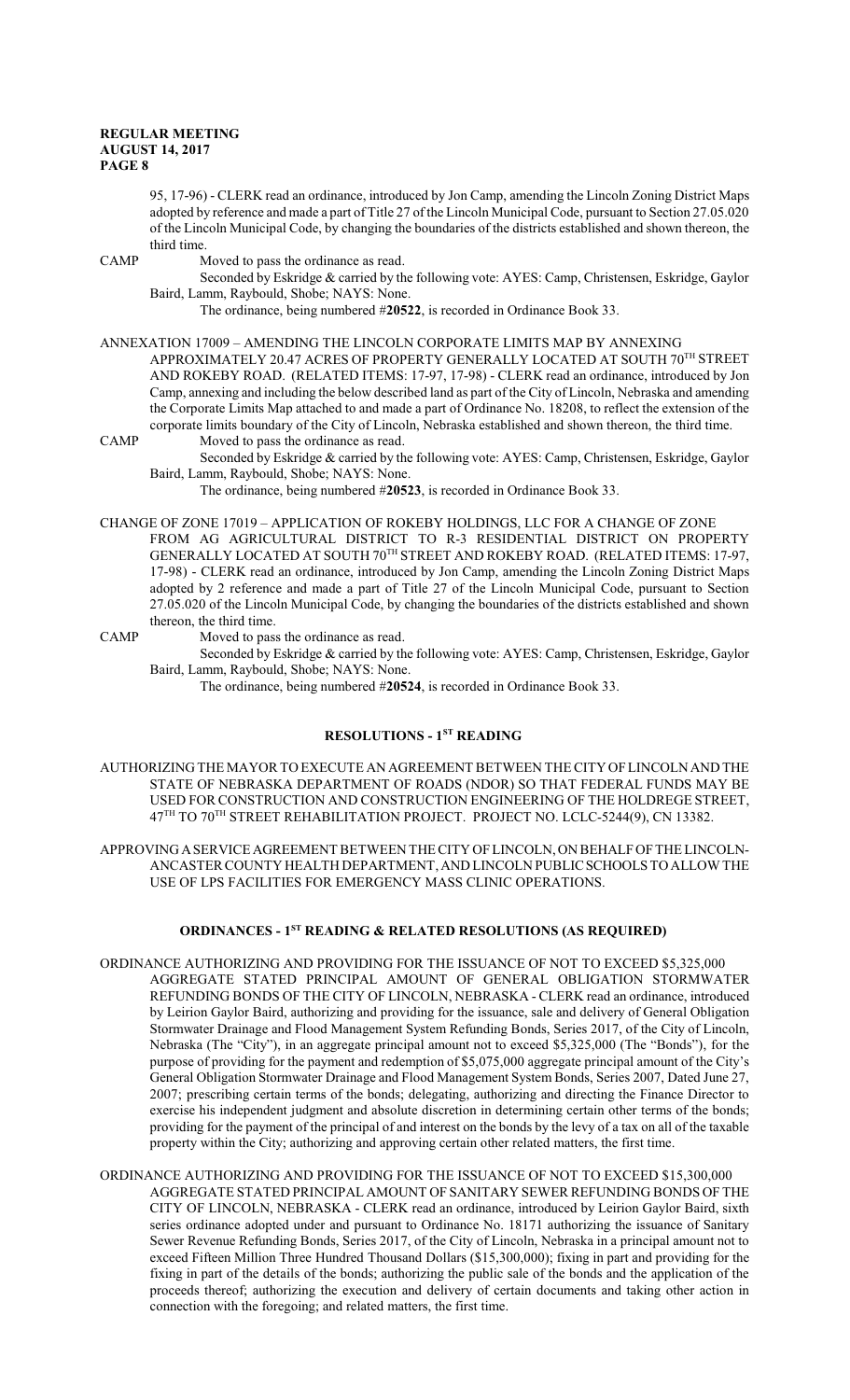- ORDINANCE AUTHORIZING THE CITY OF LINCOLN, NEBRASKA TO ENTER INTO A LEASE-PURCHASE TRANSACTION WITH UNION BANK AND TRUST COMPANY, LINCOLN, NEBRASKA FOR THE ACQUISITION OF STREET LIGHTS FOR THE CITY - CLERK read an ordinance, introduced by Leirion Gaylor Baird, of the City of Lincoln, Nebraska authorizing and approving a lease-purchase transaction with Union Bank and Trust Company, the proceeds of which will be used to pay the costs of purchasing and installing light poles and related equipment, such as light fixtures, wiring, and other items necessary to complete the installation of new street lights in the City and to pay costs of issuance thereof; approving the issuance, sale and delivery of not to exceed \$3,775,000 Principal Amount of Certificates of Participation in such lease; fixing in part and providing for the fixing in part of certain provisions of the lease; and related matters, the first time.
- APPROVINGTHECLOSEOUT OFCOMPLETEDCONSTRUCTION PROJECTS AND TRANSFER OF UNSPENT APPROPRIATIONS AND CASH (IF ANY) FROM VARIOUS PROJECTS TO PROJECTS WHERE ADDITIONAL FUNDING IS NEEDED WITHIN THE PUBLIC WORKS & UTILITIES DEPARTMENT AND THE PARKS & RECREATION DEPARTMENT - CLERK read an ordinance, introduced by Leirion Gaylor Baird, eliminating certain appropriations and approving the transfer of unspent and unencumbered appropriations and cash (if any) between certain capital improvement projects within the Water Fund, Wastewater Fund, Street Construction Fund, and Street Maintenance Fund for the Public Works & Utilities Department; and within the Parks General Fund, Keno Fund, and Athletic Fee Fund for the Parks & Recreation Department, the first time.
- AMENDING CHAPTER 2.76 OF THE LINCOLN MUNICIPALCODE RELATING TOPERSONNELSYSTEM BY AMENDING SECTION 2.76.040 – DEFINITIONS TO CLARIFY LANGUAGE REGARDING WHAT CONSTITUTES A PROMOTION FOR EMPLOYEES - CLERK read an ordinance, introduced by Leirion Gaylor Baird, amendingChapter 2.76 ofthe LincolnMunicipal Code relating to Personnel Systemby amending Section 2.76.040 – Definitions to clarify language regarding what constitutes a promotion for employees; and repealing Section 2.76.040 as hitherto existing, the first time.
- AMENDING CHAPTER 2.76 OF THE LINCOLN MUNICIPALCODE RELATING TOPERSONNELSYSTEM BY AMENDING SECTION 2.76.370 – AUTHORIZED HOLIDAYS TO AMEND LANGUAGE REGARDING PERSONAL HOLIDAY INCREMENTS - CLERK read an ordinance, introduced by Leirion Gaylor Baird, amending Chapter 2.76 of the Lincoln Municipal Code relating to Personnel System by amending Section 2.76.370 – Authorized Holidays to amend language regarding Personal Holiday increments; and repealing Section 2.76.370 as hitherto existing, the first time.
- AMENDING THE PAY SCHEDULES FOR CERTAIN EMPLOYEE GROUPS BY ADJUSTING THE PAY RANGE SCHEDULES FOR EMPLOYEES WHOSE CLASSIFICATIONS ARE ASSIGNED TOTHE PAYRANGES PREFIXED BY THE LETTER "E" TO BE EFFECTIVE AUGUST 24, 2017 - CLERK read an ordinance, introduced by Leirion Gaylor Baird, adopting pay schedules and schedules of pay ranges for employees of the City of Lincoln, Nebraska whose classifications are assigned to pay ranges prefixed by the letter "E"; and repealing Ordinance No. 20367, passed by the City Council on August 22, 2016, the first time.
- AMENDING THE PAY SCHEDULES FOR CERTAIN EMPLOYEE GROUPS BY ADJUSTING THE PAY RANGE SCHEDULES FOR EMPLOYEES WHOSE CLASSIFICATIONS ARE ASSIGNED TO THE PAYRANGES PREFIXED BY THE LETTER "W" TO BE EFFECTIVE AUGUST 24, 2017 - CLERK read an ordinance, introduced by Leirion Gaylor Baird, adopting pay schedules and schedules of pay ranges for employees of the City of Lincoln, Nebraska whose classifications are assigned to pay ranges prefixed by the letter "W"; and repealing Ordinance No. 20369, passed by the City Council on August 22, 2016, the first time.
- AMENDING THE PAY SCHEDULE FOR THE "X" CLASSIFICATIONS TO DELETE THE CLASSIFICATIONS OF "LEGAL SECRETARY I", "EMPLOYMENT CLERK", AND "BENEFITS CLERK" - CLERK read an ordinance, introduced by Leirion Gaylor Baird, amending Ordinance No. 20366 passed August 22, 2016, relating to the schedules of pay ranges for employees of the City of Lincoln whose classifications are assigned to a pay range which is prefixed by the letter "X," by deleting the job classifications of "Legal Secretary I", "Employment Clerk", and "Benefits Clerk", the first time.
- AMENDING THE PAY SCHEDULES FOR CERTAIN EMPLOYEE GROUPS BY ADJUSTING THE PAY RANGE SCHEDULES FOR EMPLOYEES WHOSE CLASSIFICATIONS ARE ASSIGNED TO THE PAY RANGES PREFIXED BY THE LETTER "X" TO BE EFFECTIVE AUGUST 24, 2017 - CLERK read an ordinance, introduced by Leirion Gaylor Baird, amending the hourly pay schedules and schedules of pay ranges for employees of the City of Lincoln, Nebraska whose classifications are assigned to pay ranges prefixed by the letter "X"; and repealing Ordinance No. 20366, passed by the City Council on August 22, 2016, the first time.
- ORDINANCE REVISING AND SIMPLIFYING THE EXCLUDED "X" PAY PLAN CLERK read an ordinance, introduced by Leirion Gaylor Baird, to revise the Excluded "X" employees' pay plan and adopt the new pay schedules and schedules of pay ranges for employees of the City of Lincoln, Nebraska whose classifications are assigned to pay ranges prefixed by the letter "X", the first time.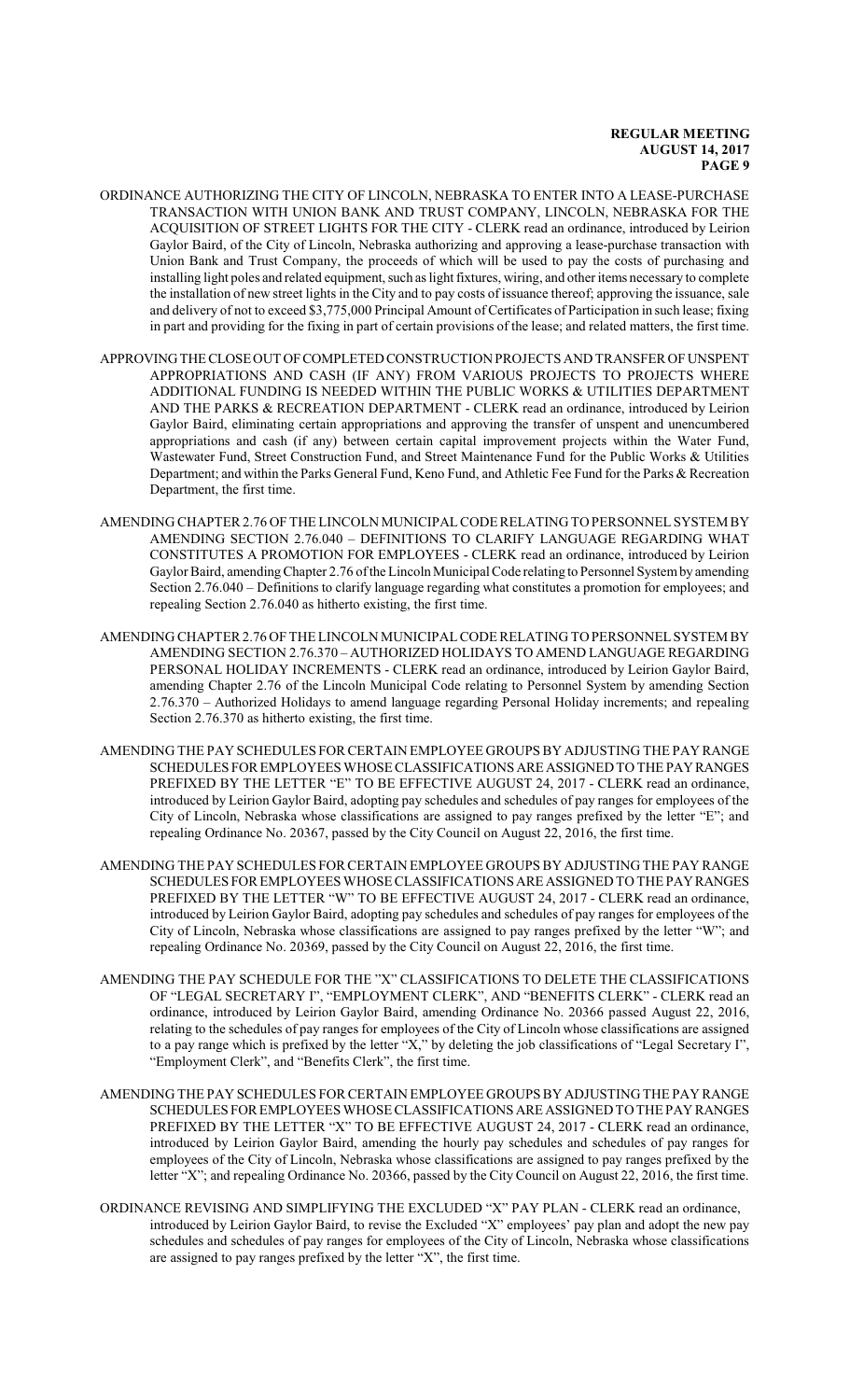- AMENDING THE PAY SCHEDULES FOR CERTAIN EMPLOYEE GROUPS BY ADJUSTING THE PAY RANGE SCHEDULES FOR "P" CLASSIFICATIONS TO BE EFFECTIVE AUGUST 24, 2017 - CLERK read an ordinance, introduced by Leirion Gaylor Baird, adopting pay schedules and schedules of pay ranges for employees of the City of Lincoln, Nebraska whose classifications are assigned to pay ranges prefixed by the 3 letter "P"; and repealing Ordinance No. 19910, passed by the CityCouncil on August 12, 2013, the first time.
- AMENDING THE PAY SCHEDULES FOR CERTAIN EMPLOYEE GROUPS BY ADJUSTING THE PAY RANGE SCHEDULES FOR "N" CLASSIFICATIONS TO BE EFFECTIVE AUGUST 24, 2017 - CLERK read an ordinance, introduced by Leirion Gaylor Baird, adopting pay schedules and schedules of pay ranges for employees of the City of Lincoln, Nebraska whose classifications are assigned to pay ranges prefixed by the letter "N"; and repealing Ordinance No. 20227, passed by the City Council on August 10, 2015, the first time.
- AMENDING THE PAY SCHEDULES FOR CERTAIN EMPLOYEE GROUPS BY ADJUSTING THE PAY RANGE SCHEDULES FOR "A" CLASSIFICATIONS TO BE EFFECTIVE AUGUST 24, 2017 - CLERK read an ordinance, introduced by Leirion Gaylor Baird, adopting pay schedules and schedules of pay ranges for employees of the City of Lincoln, Nebraska whose classifications are assigned to pay ranges prefixed by the letter "A"; and repealing Ordinance No. 20229, passed by the City Council on August 10, 2015, the first time.
- AMENDING THE PAY SCHEDULES FOR CERTAIN EMPLOYEE GROUPS BY ADJUSTING THE PAY RANGE SCHEDULES FOR "C" CLASSIFICATIONS TO BE EFFECTIVE AUGUST 24, 2017 - CLERK read an ordinance, introduced by Leirion Gaylor Baird, adopting pay schedules and schedules of pay ranges for employees of the City of Lincoln, Nebraska whose classifications are assigned to pay ranges prefixed by the letter "C"; and repealing Ordinance No. 20228, passed by the City Council on August 10, 2015, the first time.
- AMENDING THE PAY SCHEDULES FOR CERTAIN EMPLOYEE GROUPS BY ADJUSTING THE PAY RANGE SCHEDULES FOR "B" CLASSIFICATIONS TO BE EFFECTIVE AUGUST 24, 2017 - CLERK read an ordinance, introduced by Leirion Gaylor Baird, adopting pay schedules and schedules of pay ranges for employees of the City of Lincoln, Nebraska whose classifications are assigned to pay ranges prefixed by the letter "B"; and repealing Ordinance No. 20226, passed by the City Council on August 10, 2015, the first time.
- AMENDING THE PAY SCHEDULES FOR CERTAIN EMPLOYEE GROUPS BY ADJUSTING THE PAY RANGE SCHEDULES FOR "M" CLASSIFICATIONS TO BE EFFECTIVE AUGUST 24, 2017 - CLERK read an ordinance, introduced by Leirion Gaylor Baird, adopting pay schedules and schedules of pay ranges for employees of the City of Lincoln, Nebraska whose classifications are assigned to pay ranges prefixed by the letter "M"; and repealing Ordinance No. 20223, passed by the City Council on August 10, 2015, the first time.
- CHANGE OF ZONE 17017 APPLICATION OF ALPHA EPSILON ASSN. OF THETA XI TO DESIGNATE THE THETA XI FRATERNITY HOUSE AS A LANDMARK, CHANGING THE ZONING DISTRICT FROM B-4 LINCOLN CENTER BUSINESS TO B-4 LINCOLN CENTER BUSINESS WITH LANDMARK OVERLAY, ON PROPERTY GENERALLY LOCATED AT 1535 R STREET - CLERK read an ordinance, introduced by Leirion Gaylor Baird, amending the City of Lincoln Zoning District Map attached to and made a part of Title 27 of the Lincoln Municipal Code by designating certain property as a Landmark, the first time.
- TEXT AMENDMENT 17011 –AMENDING TITLE 27 OF THE LINCOLN MUNICIPALCODE ("ZONING CODE") BY AMENDING SECTION 27.63.110, RELATING TO THE APPROVAL OF A SPECIAL PERMIT FOR GARDEN CENTERS IN THE AG ZONING DISTRICT, TO PROVIDE THAT THE CITY COUNCIL MAY ALLOW MORE THAN ONE FREESTANDING SIGN PER FRONTAGE FOR GARDEN CENTERS WHEN TWO OR MORE TENANTS/LESSEES OPERATE THE GARDEN CENTER ON BEHALF OF THE OWNER AND THE TENANTS/LESSEES HAVE SEPARATE ENTRANCES ALONG THE SAME FRONTAGE; AND REPEALING SECTION 27.63.110 OF THE LINCOLN MUNICIPAL CODE AS HITHERTO EXISTING. (RELATED ITEMS: 17-118, 17R-203) - CLERK read an ordinance, introduced by Leirion Gaylor Baird, amending Title 27 of the Lincoln Municipal Code ("Zoning Code") by amending Section 27.63.110 relating to the approval of a Special Permit for Garden Centers to provide that the City Council may allow more than one free standing sign per frontage for Garden Centers in the AG district if the specified conditions of approval for such increase have been met and repealing Section 27.63.110 as hitherto existing, the first time.
- SPECIAL PERMIT NO. 06022A APPLICATION OF WILLIAM ALAN LLC, TO AMEND SPECIAL PERMIT 06022 TO ALLOW A GARDEN CENTER OPERATED BY TWO TENANTS/LESSEES OF THE OWNER TO HAVE TWO FREESTANDING SIGNS ON SOUTH 14TH STREET WITH ONE SIGN LOCATED AT EACH TENANT/LESSEE ENTRANCE ON PROPERTY GENERALLY LOCATED AT 10901 SOUTH 14TH STREET. (RELATED ITEMS: 17-118, 17R-203) (ACTION DATE: 8/28/17)

### **OPEN MICROPHONE - NONE**